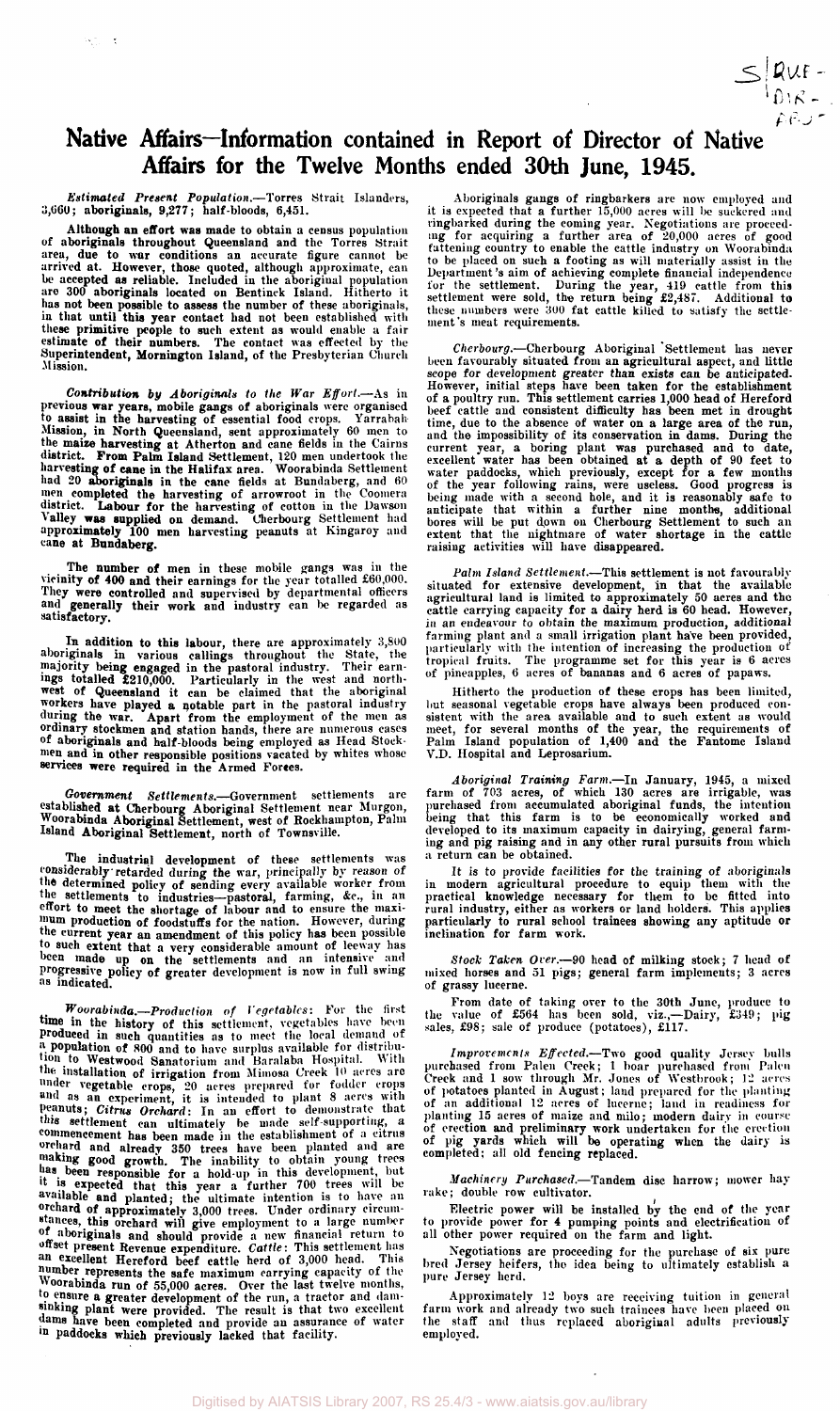**Based on present prices and the continued development of this farm, annual returns should be:—Cream, £1,000; pigs, £500; sale of farm produce, £500.** 

Manual Training and Domestic Science.—The manual<br>training classes for boys and the domestic science classes for<br>girls established on Cherbourg Settlement have recorded a<br>successful year. The number of boys attending the ma becoming a skilled worker on the settlement or outside, but<br>to date experience has shown that a very fair proportion of<br>the lads having received initial tuition, settle down as student<br>carpenters, plumbers, leather workers

Education.—The total number of children receiving<br>primary education in the State is 2,400. To obtain the best<br>results from the existent primary education system, selected<br>promising boys and girls are given the opportunity

Sawmilling.—Sawmilling activities have been carried out<br>on the three settlements during the year. At Woorabinda, a<br>breaking down plant is urgently needed and negotiations are<br>proceeding to secure it, and thus considerably

*Aboriginal Accounts.***—The total amount held in trust in**  the savings bank accounts of aboriginals is £308,600. Every facility is provided for aboriginals to withdraw within reason against their savings bank accounts. In the case of a deceased aboriginal, immediately following de

**The number of estates so administered was 103, and the amount made available to next-of-kin was £6,593.** 

*Exemptions.***—Where it is apparent that a full-blood or**  half-blood is capable of controlling his own affairs and can<br>cafely take his place in the white community, a certificate of<br>exemption from the Aboriginals Preservation and Protection<br>Act is granted. Experience has shown th

*Social and Wilfarc Associations.***—It has been possible**  during the year to organise on the three Government settlements Social and Welfare Associations composed entirely of aboriginals, but directed by the white staff, the idea being for the people to provide for themselves soc **the holding of an Annual Show.** 

**At Palm Island and Woorabinda settlements, Annual Shows displaying aboriginal handicraft, needlework, garden produce, culinary and flower exhibits, &c, were held on tho 18th June, and in their initial attempt they achieved outstand-** ing success. The Cherbourg Show, which will be on more elaborate lines than the other two, is scheduled for mid-<br>September, and it is anticipated that the aboriginals of that<br>settlement will indicate to the white public th

Torres Strait Islanders.—As was recorded in last year's<br>Annual Report, every able-bodied Torres Strait Islander is<br>in the armed forces, the number of men involved being<br>approximately 700.

During the year, by direction, the Director of Native<br>Affairs proceeded to Thursday Island and there, in conference<br>with the island councillors, a plan for post-war rehabilitation<br>was formulated. Naturally, these island se from the armed forces.

During the absence of the men in the army, the older<br>men, women and children continue with their dinghies, canoes<br>and cutters to gather marine produce to such extent that<br>trochus shell to the value of £13,290 was won and

**Island Industries Trading Store at Badu Island has con**tinued to give good service to the island people. This<br>institution caters for the islanders through thirteen branch<br>stores located on every inhabitated island in Torres Strait.<br>It retails food, clothing, &c., and buys prod **the people.** 

*Church Missions.***—The undermentioned church missions are located in Queensland:—** 

Church of England Missions.—Lockhart River Mission,<br>via Coen; Mr. H. E. Johnson, Superintendent; Yarrabah<br>Mission, via Cairns; Mr. C. G. Brown, Superintendent; Mitchell<br>River Mission, via Normanton; Mr. F. W. Currington, S **tendent.** 

Presbyterian Missions.—Mapoon Mission, via Thursday<br>Island; Mr. F. A. Cane, Superintendent; Weipa Mission, via<br>Thursday Island; Mr. J. S. Winn, Superintendent; Aurukun<br>Mission, via Thursday Island; Mr. W. F. McKenzie, Supe

*Seventh Day Adventists.***—Mona Mona Mission, Oak Forest, via Cairns; Mr. L. A. Borgas, Superintendent.** 

*Plymouth Brethren.***—Doomadgee Mission, via Burketown; Mr. M. G. H. Read, Superintendent.** 

*Salvation Army.***—Purga Mission, via Ipswich; Mr. O. Smith, Superintendent.** 

Superintendents and other staffs during the trying years<br>of the war have consistently rendered excellent service in<br>the care and protection of their wards. At times, particularly<br>in the far north, the absence of supplies,

Scouting.—Boy Scout troops are established at Palm<br>Island under Scout Master F. A. Krause, and at Cherbourg<br>Aboriginal Settlement, under Scout Master H. Passoe. Both<br>of these troops have been inspected by officers of the B sation and training of the boys have been forthcoming-<br>Amongst aboriginal boys, the Scout movement provides an<br>effective means of uplift, training and discipline and generally<br>its value is reflected in the conduct and bear

*Appreciation.***—It is desired to express gratitude to the staff of Head Office, Government settlements, Police Protectors of Aboriginals, medical officers and hospitals for the care and assistance which they have rendered to aboriginals.** 

**By Authority : A. H. TUCKEB, Government Printer, Brisbane.**